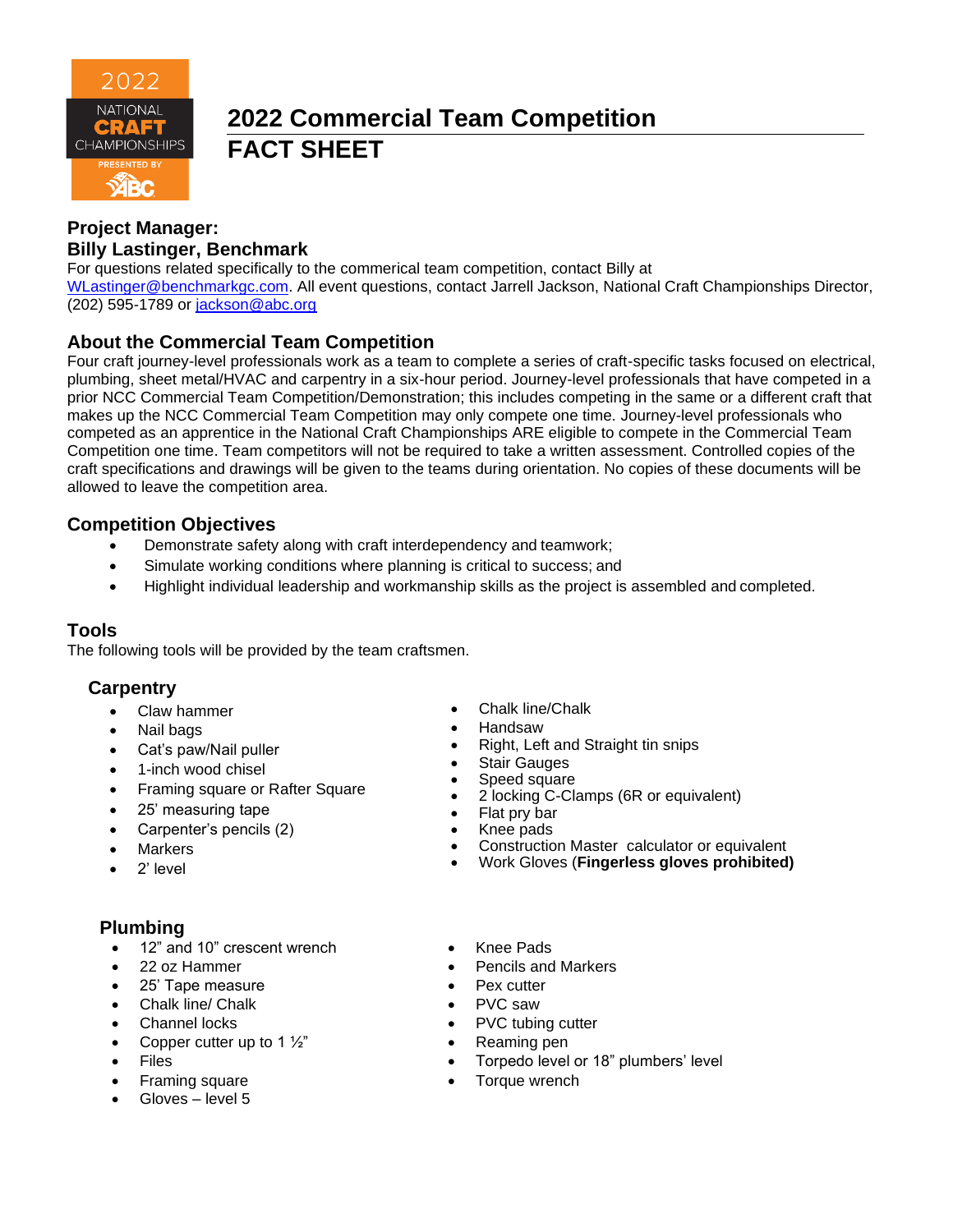# **Sheet Metal/HVAC**

- Aviation snips
- Sheet metal hammer
- 10' tape measure (Minimum)
- 12" folding tool
- Gloves

# **Electrical**

- Large screwdrivers straight
- Medium screwdriver straight
- 1/4" Slotted 4" Screwdriver
- 3/16" Cabinet 6" Screwdriver
- #1 Phillips 3" Screwdriver
- #2 Phillips 6" Screwdriver
- Wire stripper/solid & stranded
- Auto Voltage/Continuity Tester
- 12" Straight-Jaw Pliers
- 10" Hex-Jaw Pliers
- Awl or center punch
- Claw hammer

# **Other Tools Supplied by NCC**

- Cordless circular saw
- Utility knife with blades(self-retracting);
- Saw horses; and
- Cordless impact gun.

# **Judging Criteria**

The teams will be judged based on the following criteria.

- Practical evaluation by subject matter experts
- 100 percent of the team's overall scores will be based on evaluations in the following areas:
	- o Safety (individual and team);
	- o Individual craft mastery;
	- o Teamwork;
	- o Leadership; and Communication.

# **Specific Competition Eligibility**

The Team competition has no competition-specific eligibility requirements. Please refer to overall eligibility requirements listed in part one of the guidebook.

# **2022 Team Competition Scope of Work by Craft**

#### **Plumbing Scope:**

Each plumbing team competitor will be given a scope of work and isometric drawings from which to work and be required to use their math skills to calculate material take offs and cut lengths of pipe. There will be various types of fittings involved, such as PVC fittings, PEX and hangers that must be installed. Various hand tools and power tools will be used for this project. Installation must follow all code requirements.

#### **Sheet Metal/HVAC Scope:**

Each sheet metal/HVAC team competitor will be given a scope of work, specifications, and a set of drawings from which to work. They will be expected to set a furnace to its proper location, install associated ductwork and finish grille installation.

- Seamers
- Flat-tip screwdriver
- Level  $(6"$  or  $24")$
- Duct stretchers
- **Markers**
- 9-inch lineman pliers Diagonal-cutting pliers
- Roto stripper (MC cable)
- EMT conduit reamer screwdriver
- 25' Tape Measure
- Hacksaw with 1 extra blade
- Torpedo Level
- Tool pouch and belt
- Needle nose pliers
- Romex stripper
- Sharpe marker INKZALL
- Gloves